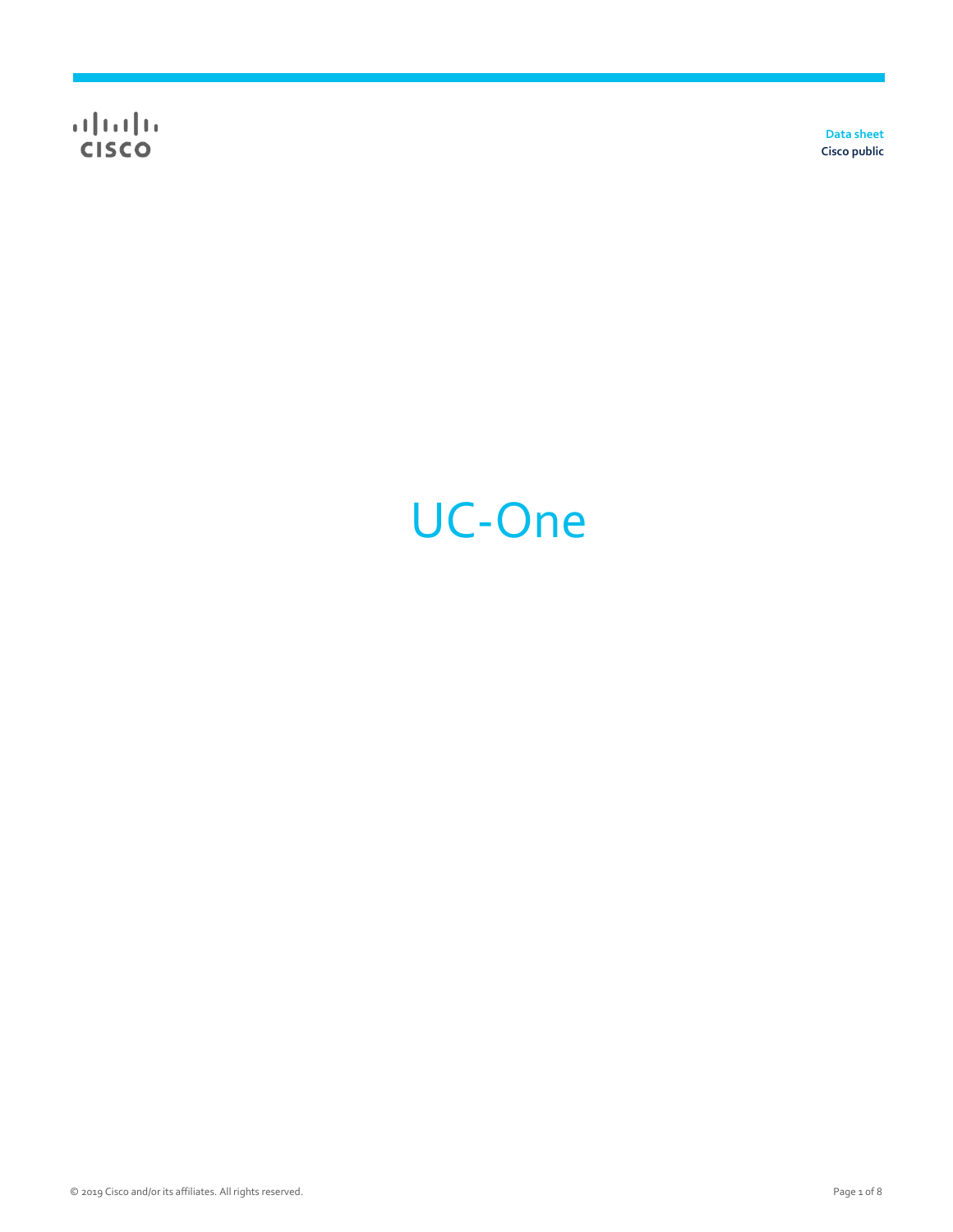## **Contents**

| Key capabilities             | 3              |
|------------------------------|----------------|
| Mobile working               | 6              |
| Why UC-One?                  |                |
| Requirements of UC-One       | $\overline{7}$ |
| Feature and language support | 8              |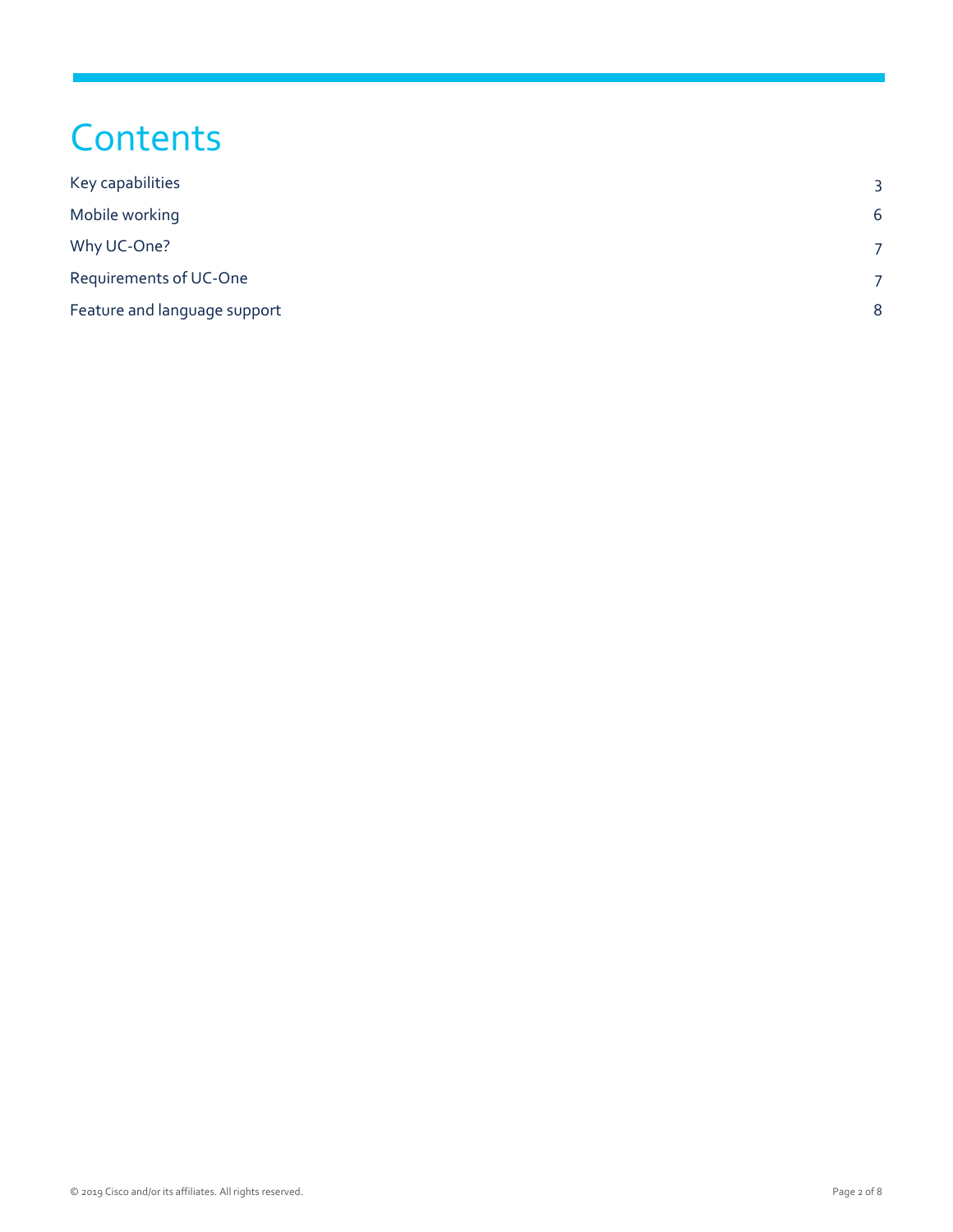## Your business communications are about to get a lot simpler.

UC-One is a communications and collaboration Software as a Service (SaaS) for calling, messaging, and meeting with anyone, from any device. It includes HD video, voice, messaging, file sharing, screen sharing, and conferencing in a single easy-to-use cloud application that integrates with other cloud business applications.

UC-One provides a seamless and consistent communications experience on a PC, tablet or smartphone - ideal for organizations of any size with geographically dispersed teams and mobile employees working at the office, at home, or on the go.

## <span id="page-2-0"></span>Key capabilities

UC-One enhances three of the most common scenarios for communicating in the workplace: calling, messaging, and meeting. Here's how it facilitates reliable collaboration among everyone in your company and with people outside your company.

## **Cloud Calling**

- **One number** –You publish one business phone number and all your business calls will go to the device of your choice: desktop, tablet, or smartphone.
- **Wi-Fi calling** From our mobile app you can place and receive business calls using VoIP and the cellular network using your business phone number.
- **HD video** High-definition video and wideband audio codecs help virtual teams build trust when face-to-face meetings aren't possible.
- **Presence status** UC-One keeps you "in the know" of your colleagues' availability status (available, busy, away, or on the phone), saving you time and eliminating the guesswork out of communicating.
- **Corporate directory** –You can easily access your corporate directory, enabling you to find colleagues within seconds with simple search from any device.
- **Click-to-call from Website** Use your UC-One phone number to receive calls from your company website and deliver better service to your visitors.
- **Dial into a video conference** Join a video conference bridge or Webex<sup>®</sup> meeting from UC-One using the SIP Uniform Resource Identifier (URI) for the conference system.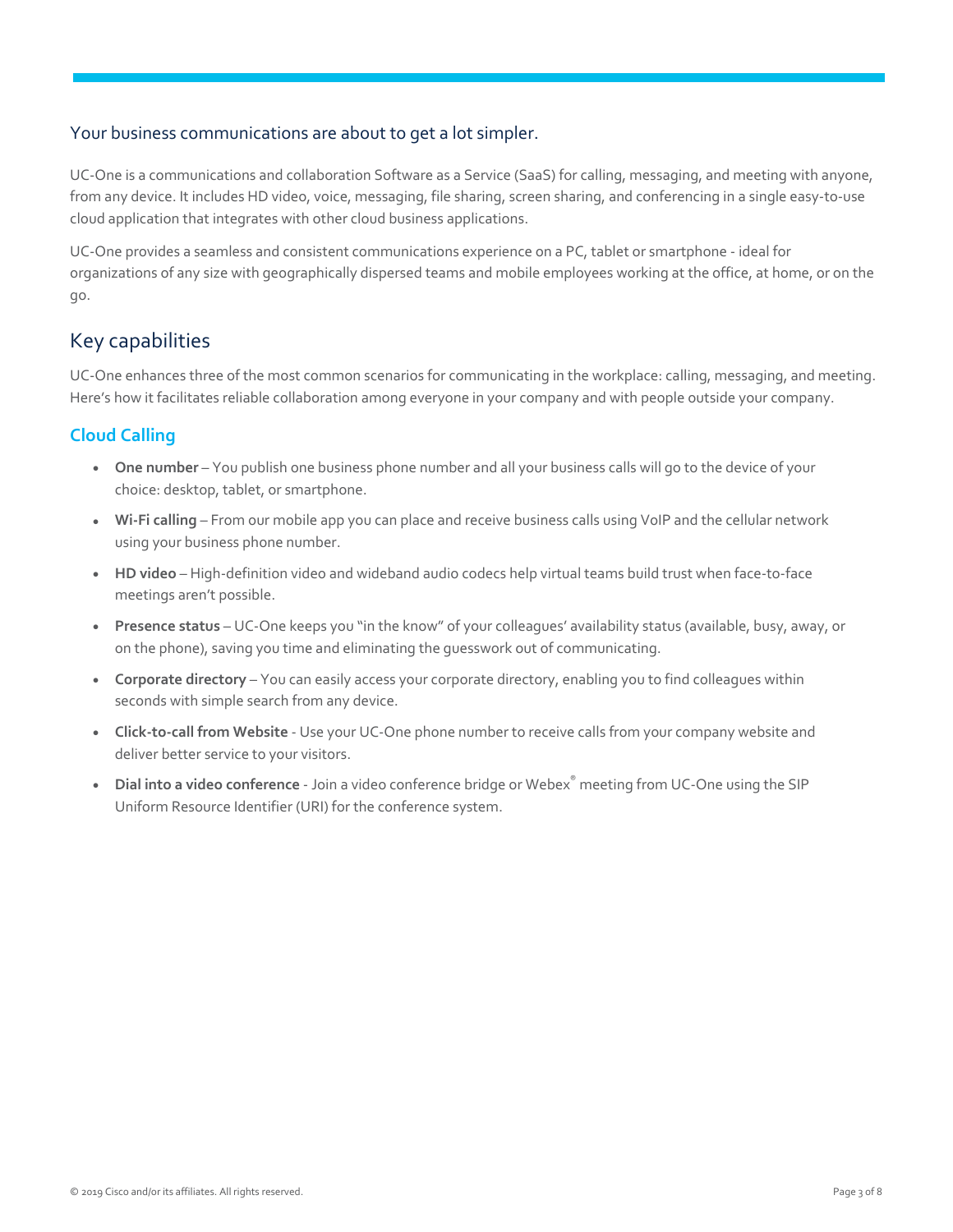## **Messaging**



- **Direct and group chat** Exchange messages instantly with a colleague or a team and minimize email overload.
- **File sharing** Share files in as much time as it takes to send a chat. UC-One is compatible with all major file types. Preview files without opening them as well.
- **Universal search** Find what you need by searching across all of your content quickly.
- **History** Available so you never lose track of your chats and all are safely archived.
- **Offline mode** View your messages and listen to your voicemail when you don't have a data network connection, so you can stay productive at all times.
- **Application integration** While you're chatting, everything you share in common with a colleague or a group, like emails or files from other business applications, is there at your fingertips. UC-One is pre-integrated with Office 365, G-Suite, Salesforce, and other popular applications.

#### **Meetings**

- **Virtual meeting room** Everyone with UC-One has their own private and secure online meeting space where teams can participate in HD audio, video, messaging, and screen sharing collaboration. Colleagues and guests can easily join without the hassles of dial-in numbers and passcodes.
- **HD video conferencing** High-definition 1080p at 20fps video increases engagement and minimizes distractions during meetings. Virtual teams can meet as naturally online, as when they're together in the same room.
- **Screen sharing** Share your entire screen or just a specific app or a document, without additional downloads or separate web collaboration apps. Sharing can be done from your desktop and everyone can view from desktop, tablet, or smartphone. View full screen or zoom in or out for a better viewing.
- **Group chat** During meetings, desktop and mobile participants can chat with one another to increase meeting effectiveness.
- Guest collaboration Invite external people to join you in a multimedia collaboration session.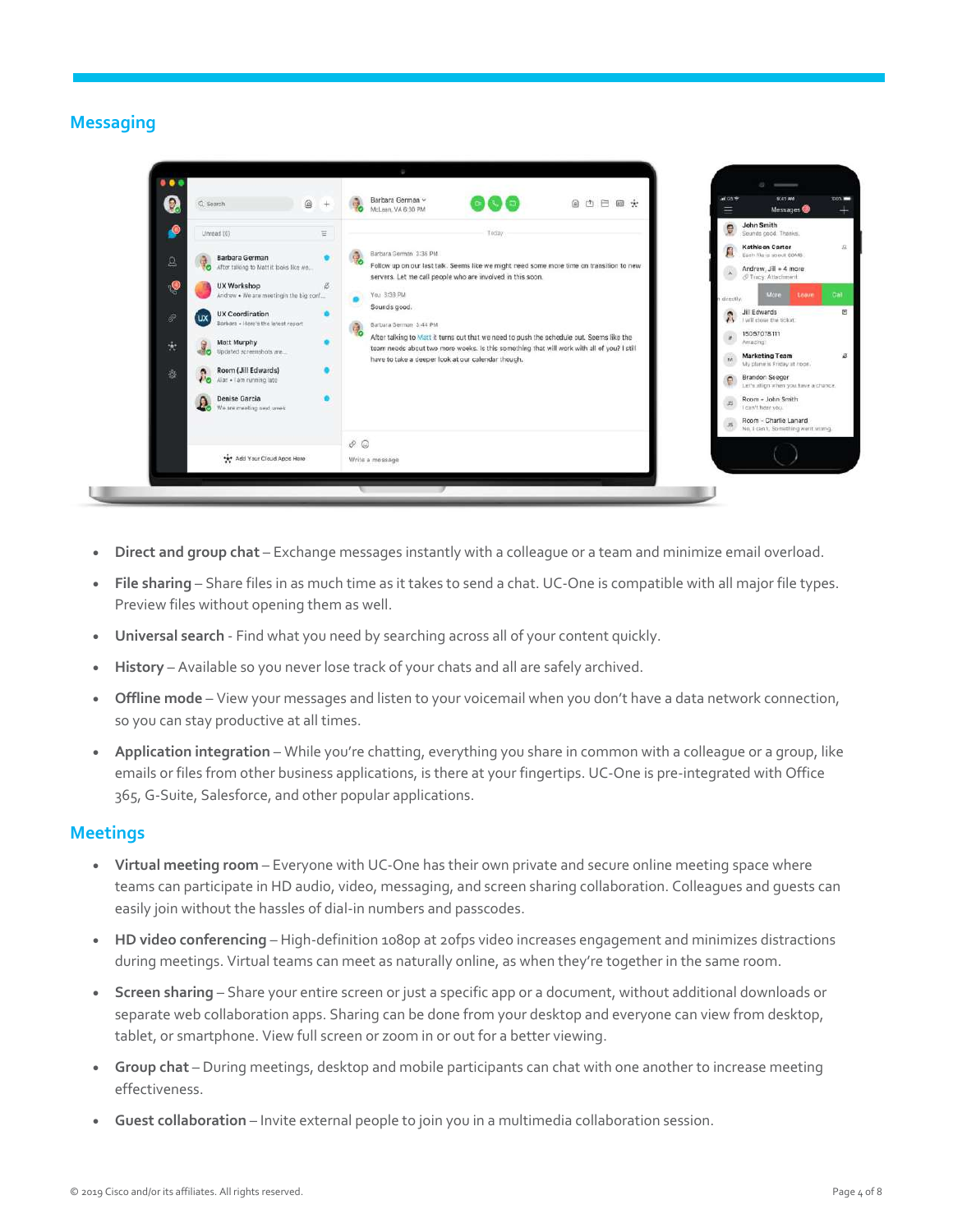**79%** of knowledge workers work in dispersed teams They average over **60** meetings per month and **40%** of their meetings are online A meeting that starts five minutes late costs a company **8%** of that meeting??



## **Team collaboration**

- **Spaces** Enjoy persistent, dedicated workspaces organized around the people and subjects that make sense for you and how you work.
- **Call, message, meet, share** Do all of it, right from within a specific space.
- **Always on** With persistent spaces, you never lose your content. Search across people, spaces, messages, and files to find what you need quickly and easily.
- **Smart notifications** Customize your alerts and eliminate distraction.
- **Universal search**  Easily search across spaces, people, messages, and files.
- **Moderator control** Control who is joining specific spaces. Only you can add people to the space, and you get other privileges like being able to delete people's messages or files.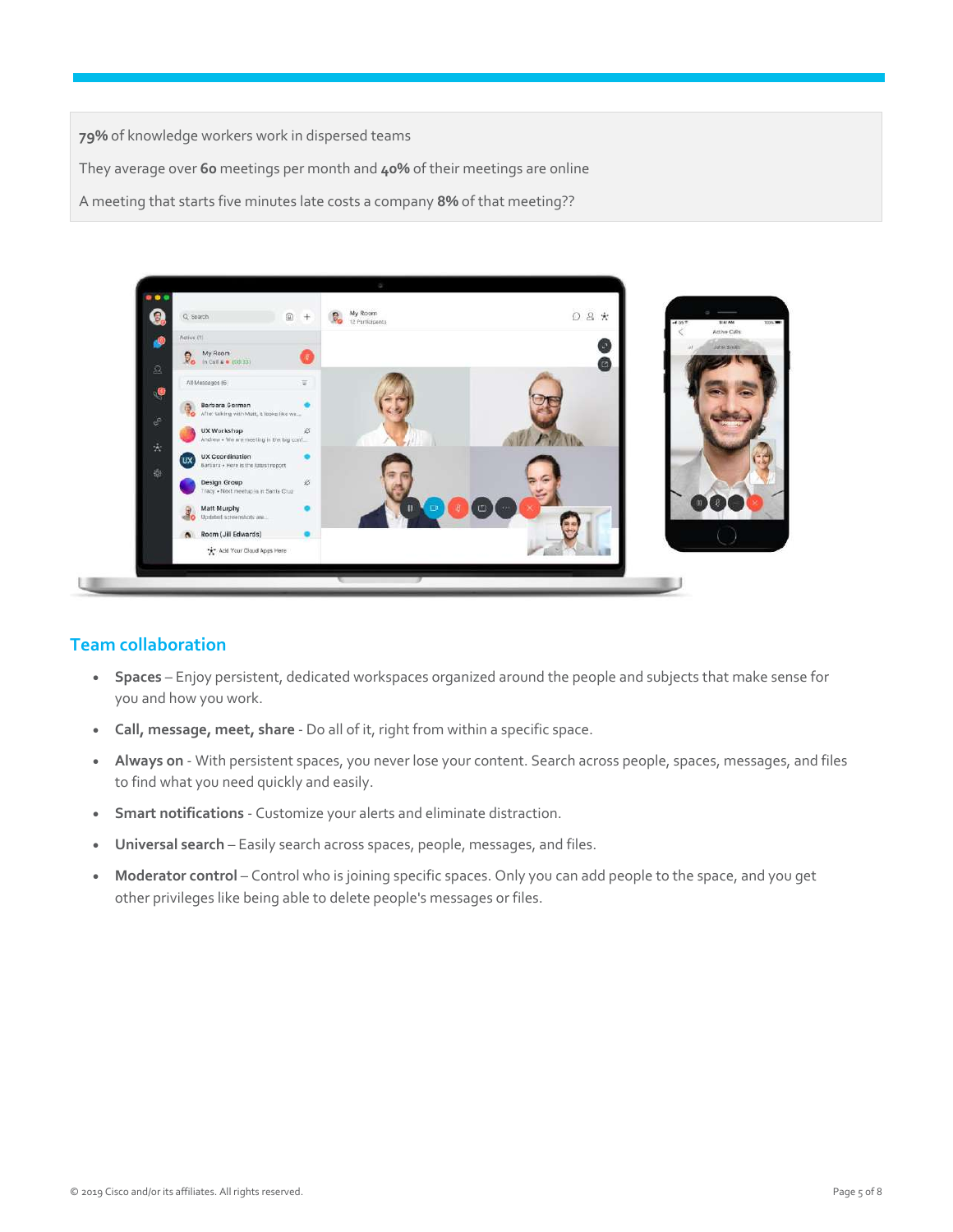## <span id="page-5-0"></span>Mobile working



- **Any device** UC-One works on PC, Macs, as well as iOS and Android tablets and smartphones so you can be highly productive from anywhere.
- **One phone, multiple purposes** UC-One is ideal for using your personal smartphone for business use. It enables you to use your business identity when calling a customer so you maintain a professional image while keeping your mobile number private.
- **VoIP calling** –You can place and receive business calls using VoIP while roaming to avoid high roaming charges.
- **Move calls** Seamlessly pull your active call from your desktop to your mobile and vice versa, without interruptions or disconnects.
- **VoIP handover** UC-One automatically keeps your VoIP calls as you move between data networks, such as from Wi-Fi to LTE.
- **Multiple calls** –You can handle two calls at the same time and even merge them into a 3-way conversation.
- **Access to your office** Our mobile app provides you with easy access to your corporate directory and other business applications, keeping you connected when you're on the go.

**80%** mobile workers use text messaging for business

**59%** of employees use mobile devices to run line-of-business applications

**70%** of mobile professionals conduct their work on personal smart devices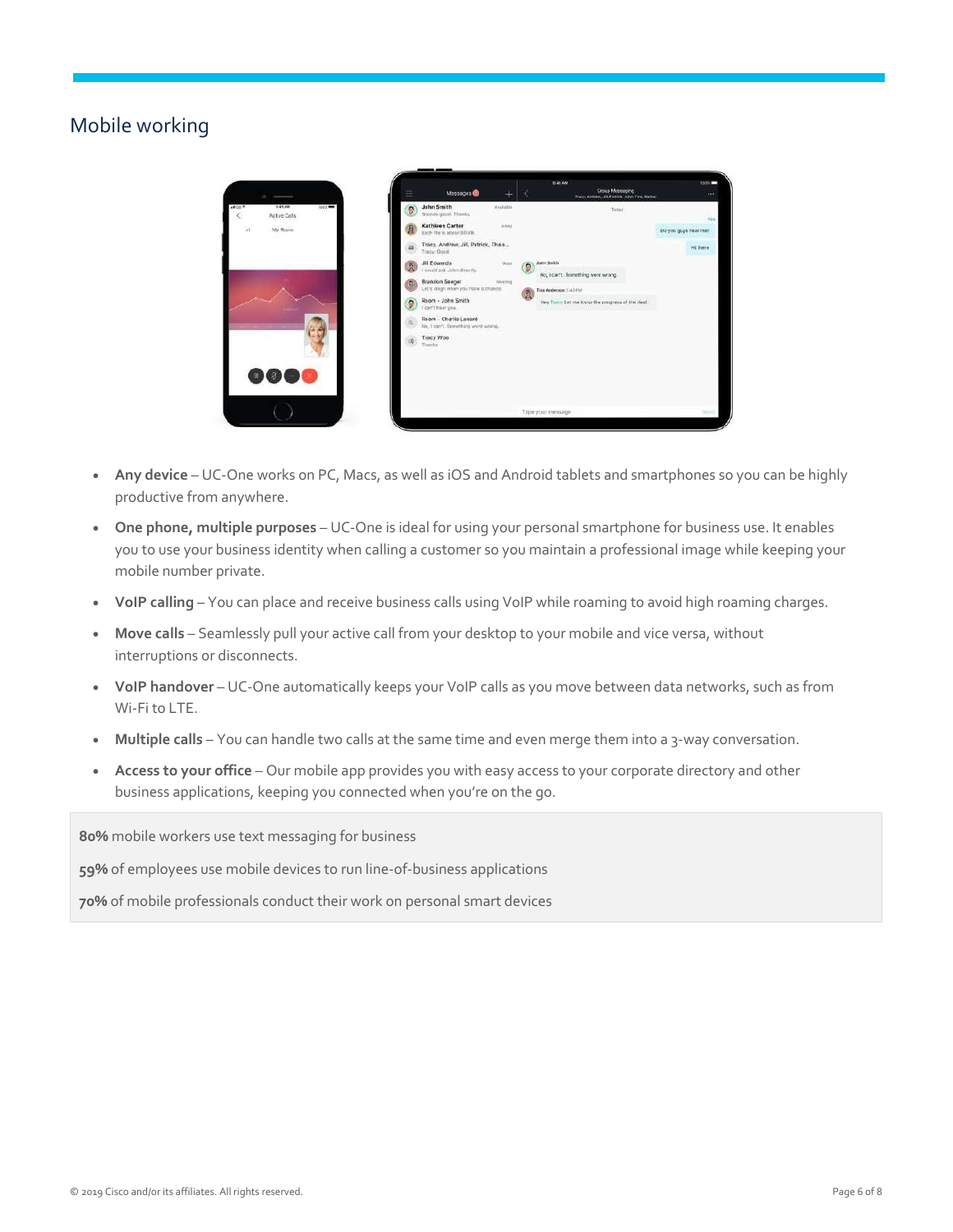<span id="page-6-0"></span>Why UC-One?



**Improved productivity** – Companies that deploy unified communications experience a 72% increase in business performance.

**Better collaboration** – 91% of IT executives see improved collaboration after UC is implemented.

**Faster problem solving** – 88% of UC buyers reported significantly faster problem resolution.

## <span id="page-6-1"></span>Requirements of UC-One

## **Devices and operating systems desktop**

- Mac OS: 10.12 Sierra, 10.13 High Sierra, 10.14 Mojave, 10.15 Catalina
- Windows: 7 SP1, 8/8.1, or Windows 10 (Classical view only)
- Tablet and smartphone
- Apple iOS 10.3 and newer
- Android 4.4 and newer